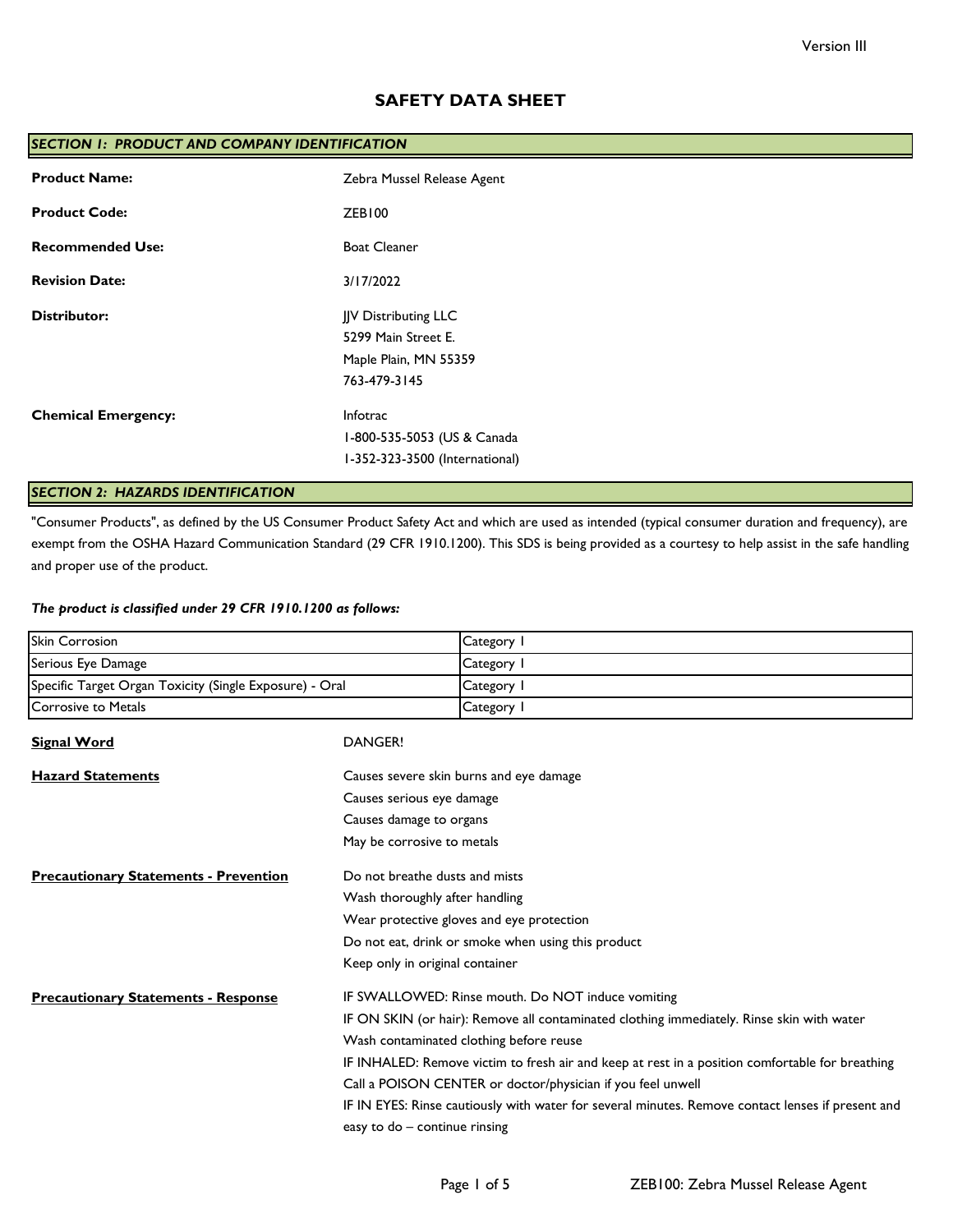#### Absorb spillage to prevent material damage

**Precautionary Statements - Storage** Store locked up

Store in a corrosive resistant container with a resistant inner liner

**Precautionary Statements - Disposal** Dispose of contents/container to an approved waste disposal plant

**Hazard Pictograms**



## *SECTION 3: INFORMATION ON HAZARDOUS INGREDIENTS*

*Product is a mixture according to 29 CFR 1910.1200.*

#### **Hazardous Components**

| <b>Hazardous Ingredients</b>   | Cas #        | Weight % |
|--------------------------------|--------------|----------|
| Sodium Hydroxide, Caustic Soda | 1310-73-2    | 0 - 10%  |
| Proprietary Blend              | Trade Secret | 5 - 15%  |

*Specific chemical identity and/or exact percentage of components has been withheld in accordance with a trade secret claim according to Appendix E 29 CFR 1910.1200.*

#### **First Aid Measures General Advice: Eye Contact: Skin Contact: Ingestion: Inhalation:** *SECTION 4: FIRST-AID MEASURES*  Contains Sodium Hydroxide. Harmful or fatal if swallowed. Wear protective clothing when handling this product. Keep out of reach of children. Use with care. If swallowed, may cause burning of the mouth, throat and stomach. Call immediately for medical assistance. DO NOT induce vomiting. Rinse mouth with water, then drink 1-2 glasses of water. Never give anything by mouth to an unconscious person. Remove to fresh air. Immediately flush with cool running water for at least 15 minutes while holding eyelids apart. Do not rub affected area. Remove contact lenses if applicable. Wash off immediately with soap and water while removing all contaminated clothes and shoes.

#### **Most Important Symptoms and Effects**

 **Symptoms:** Severe burns to eyes, skin, and respiratory tract.

#### **Indication of any immediate medical attention and special treatment needed**

**Note to Physician:** Product is a corrosive material. Treat symptomatically.

| <b>SECTION 5: FIRE-FIGHTING MEASURES</b>      |                                                                                                         |  |
|-----------------------------------------------|---------------------------------------------------------------------------------------------------------|--|
| <b>Flammable Properties</b>                   |                                                                                                         |  |
| <b>Flammability:</b>                          | Not considered to be a fire hazard.                                                                     |  |
| <b>Explosive Prop:</b>                        | Not considered to be an explosive hazard.                                                               |  |
| <b>Extinguishing Media</b>                    |                                                                                                         |  |
| Suitable:                                     | Use extinguishing measures that are appropriate to local circumstances and the surrounding environment. |  |
| Unsuitable:                                   | Adding water to caustic solution generates large amounts of heat.                                       |  |
| <b>Specific Hazards Arising from Chemical</b> |                                                                                                         |  |

 **Hazards:** The product causes burns of eyes, skin and mucous membranes. Thermal decomposition may lead to release of irritating and toxic vapors. In the event of fire and/or explosion do not breathe fumes.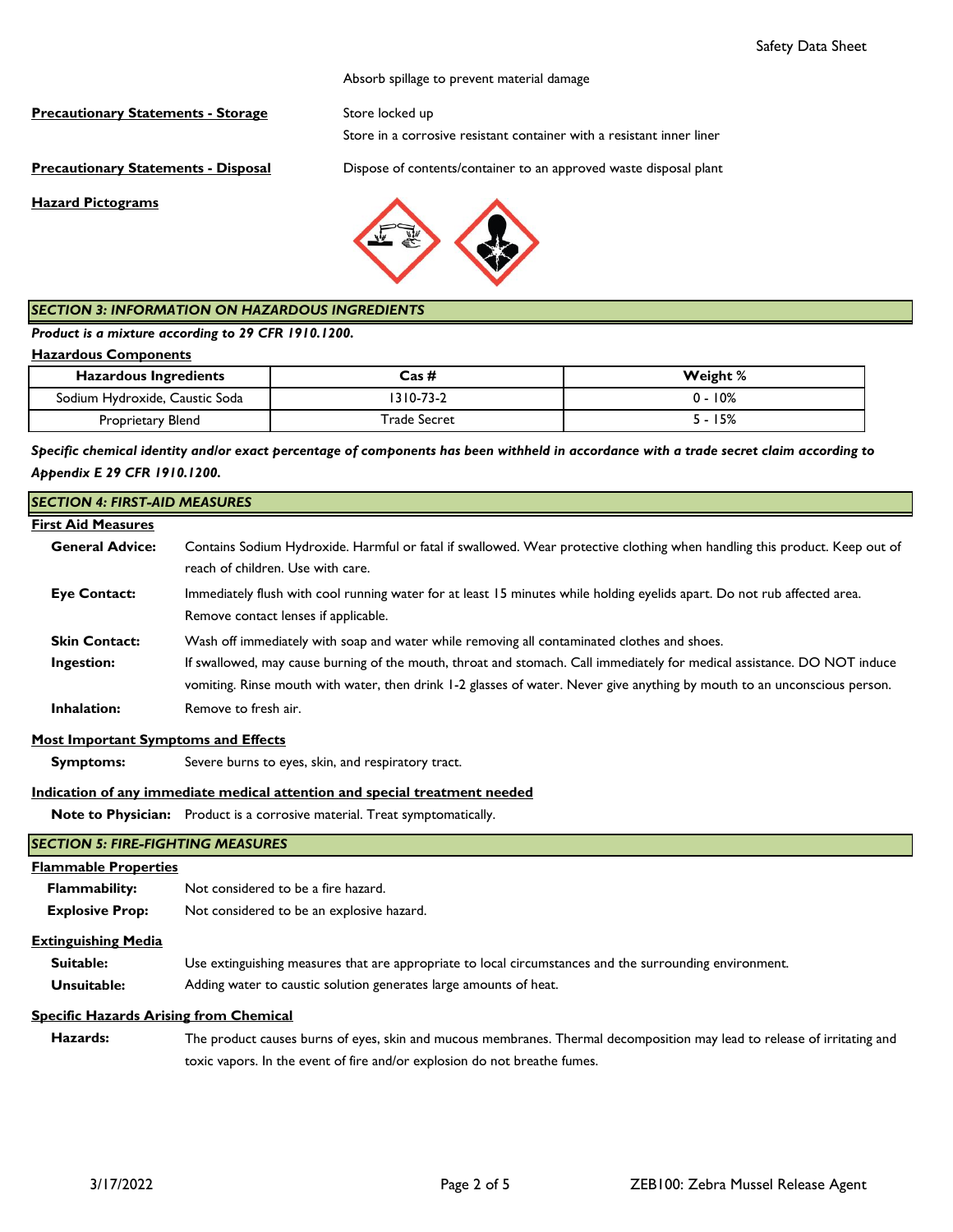## **Protective equipment and precautions for fire-fighters**

Fire-Fight Method: In the event of a fire, fire-fighters should wear appropriate protective equipment and self-contained breathing apparatus (SCBA) with a full face-piece operated in positive pressure mode.

#### *SECTION 6: ACCIDENTAL RELEASE MEASURES*

|                         | Personal Precautions: Evacuate personnel to safe areas. Isolate hazard area and deny entry. Stay upwind of spill/leak. Use personal protective      |
|-------------------------|-----------------------------------------------------------------------------------------------------------------------------------------------------|
|                         | equipment. Avoid contact with skin, eyes or clothing.                                                                                               |
|                         | Environ. Precautions: Prevent release to the environment if possible. Dike large spills to prevent material from entering streams or sewer systems. |
| <b>Clean-Up Method:</b> | Soak-up with inert absorbent material and place into appropriate container for disposal. Clean contaminated area thoroughly                         |
|                         | with water. Prevent product from entering drains.                                                                                                   |

#### *SECTION 7: HANDLING AND STORAGE*

| Handling: | Use personal protective equipment when needed. Avoid contact with skin, eyes, and clothing. Wash hands before eating,             |  |  |
|-----------|-----------------------------------------------------------------------------------------------------------------------------------|--|--|
|           | drinking, or smoking. Remove contaminated clothes and wash before reuse. Use in a ventilated area.                                |  |  |
| Storage:  | Store in closed containers in cool, dry, well-ventilated area. Avoid overheating or freezing. Keep in properly labeled containers |  |  |
|           | and out of reach of children.                                                                                                     |  |  |

**Incomp. Materials:** Strong acids and bases. Oxidizing agents. Tin and Zinc.

## *SECTION 8: EXPOSURE CONTROLS AND PERSONAL PROTECTION*

## **Exposure Guidelines**

| <b>Hazardous Chemical</b>      | <b>OSHA PEL</b>  | <b>ACGIH TLV</b> |
|--------------------------------|------------------|------------------|
| Sodium Hydroxide, Caustic Soda | $2 \text{ mg/m}$ | $2 \text{ mg/m}$ |
| Proprietary Blend              | Not Determined   | Not Determined   |

#### **Appropriate Engineering Controls**

 **Eng. Controls:** Ensure adequate ventilation, especially in confined areas.

#### **Personal Protection Equipment (PPE)**

| Eyes:               | Recommend safety goggles or shield.                                                           |
|---------------------|-----------------------------------------------------------------------------------------------|
| <b>Respiratory:</b> | Not usually necessary where ventilation is sufficient to maintain vapors under the TLV limit. |
| <b>Skin:</b>        | Avoid skin contact. Recommend chemical resistant gloves.                                      |

## *SECTION 9: PHYSICAL AND CHEMICAL PROPERTIES*

| Information on basic physical and chemical properties |  |  |
|-------------------------------------------------------|--|--|
|                                                       |  |  |

| <b>Physical State:</b>   | Liguid                   | <b>Freezing Point:</b>     | Not determined |
|--------------------------|--------------------------|----------------------------|----------------|
| Appearance:              | Clear/Light Amber Liquid | <b>Boiling Point:</b>      | Not determined |
| Color:                   | Colorless                | <b>Evaporation Rate:</b>   | Not determined |
| Odor:                    | <b>Odorless</b>          | <b>Vapor Pressure:</b>     | Not determined |
| <b>Odor Threshold:</b>   | No information available | <b>Vapor Density:</b>      | Not determined |
| pH:                      | $12 - 14$                | <b>Relative Density:</b>   | Not determined |
| <b>Flash Point:</b>      | Not determined           | <b>Flammability:</b>       | Not determined |
| <b>Water Solubility:</b> | Soluble in water         | <b>Explosive Limits:</b>   | Not determined |
| <b>Viscosity:</b>        | Not determined           | <b>Part. Coefficient:</b>  | Not determined |
| <b>Specific Gravity:</b> | Not determined           | <b>Auto-ignition Temp:</b> | Not determined |
| <b>Melting Point:</b>    | Not determined           | Decomp. Temp:              | Not determined |

## *SECTION 10: STABILITY AND REACTIVITY*

| Stability:                  | Stable under ordinary conditions of use and storage.                                                           |
|-----------------------------|----------------------------------------------------------------------------------------------------------------|
|                             | <b>Haz. Decomposition:</b> Thermal decomposition can lead to release of irritating and toxic gases and vapors. |
|                             | <b>Haz. Polymerization:</b> No information available.                                                          |
| Incompatibilities:          | Strong acids and bases, strong oxidizing agents. Tin, and Zinc.                                                |
| <b>Conditions to Avoid:</b> | Heat, moisture and incompatibles.                                                                              |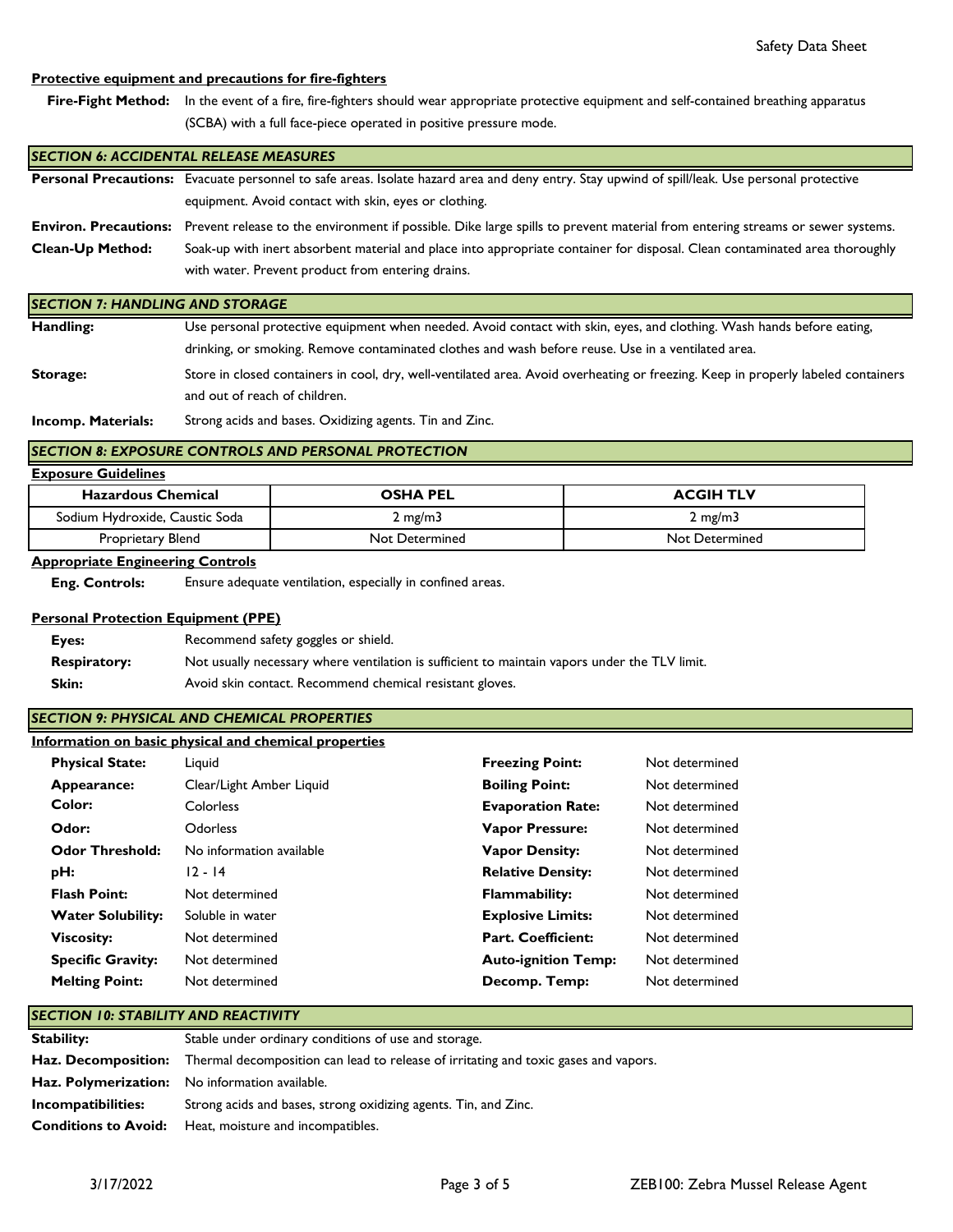## *SECTION 11: TOXICOLOGY INFORMATION*

## **Component Information**

| <b>Hazardous Chemical</b>      | LD50 Oral      | LD50 Dermal         |
|--------------------------------|----------------|---------------------|
| Sodium Hydroxide, Caustic Soda | Not Determined | 1350 mg/kg (rabbit) |
| Proprietary Blend              | Not Determined | Not Determined      |

## **Potential Health Effects**

 **Exposure Routes:** Eye Contact, Dermal Contact, Ingestion, Inhalation

## **Acute Toxicity:**

| Eyes:                   | Causes eye irritation with tearing, redness, and impaired vision.                                                     |
|-------------------------|-----------------------------------------------------------------------------------------------------------------------|
| Skin:                   | Causes skin irritation, redness, and itching. May cause chemical burns.                                               |
| Ingestion:              | Harmful if swallowed. Corrosive to mucous membranes, esophagus and stomach.                                           |
| Inhalation:             | Respiratory irritant.                                                                                                 |
| <b>Chronic Effects:</b> | Avoid repeated exposure. May aggravate pre-existing medical conditions including eye, skin and respiratory disorders. |
| <b>Carcinogenicity:</b> | Not listed as carcinogen by OSHA, NTP or IARC.                                                                        |

## *SECTION 12: ECOLOGICAL INFORMATION*

**Ecotoxicity**

| <b>Hazardous Chemical</b>      | Toxicity to Fish                    | <b>Toxicity to Invertebrates</b> |  |
|--------------------------------|-------------------------------------|----------------------------------|--|
| Sodium Hydroxide, Caustic Soda | 45.4: 96 h Oncorhynchus mykiss mg/L | Not Determined                   |  |
| Proprietary Blend              | Not Determined                      | Not Determined                   |  |

### **Environmental Toxicity**

| <b>Biodegradation:</b>  | No information available. |
|-------------------------|---------------------------|
| <b>Persistence:</b>     | No information available. |
| <b>Bioaccumulation:</b> | No information available. |
| <b>Mobility:</b>        | No information available. |

## *SECTION 13: DISPOSAL CONSIDERATIONS*

**Waste Disposal:** Recover or recycle if possible. Disposal should be in compliance with applicable federal, state, and local regulations. Do not dispose of in the environment, in sewage, and/or in drains.

**Container:** Drain contaminated container thoroughly. Do not reuse container.

## *SECTION 14: TRANSPORT INFORMATION*

*Transport in accordance with all federal, state, and local regulations.* 

#### **DOT**

 **US DOT** 

Consumer Commodity, ORM-D

 **(ground) 173.154 Exceptions for Class 8** (corrosive materials). (c) Consumer commodities. Until December 31, 2020, a limited quantity package containing a "consumer commodity" as defined in 171.8 of this subchapter, may be renamed "Consumer commodity" and reclassed as ORM-D or, until December 31, 2012, as ORM-D-AIR material and offered for transportation and transported in accordance with the applicable provisions of this subchapter in effect on October 1, 2010 (173.154 (c)).

## *SECTION 15: REGULATORY INFORMATION*

## **US Federal Regulations**

 **TSCA Status:** All components of this product are listed or exempt from listing on TSCA inventory.  **CERCLA Reportable Quantity:** Sodium Hydroxide, 1000 lbs.